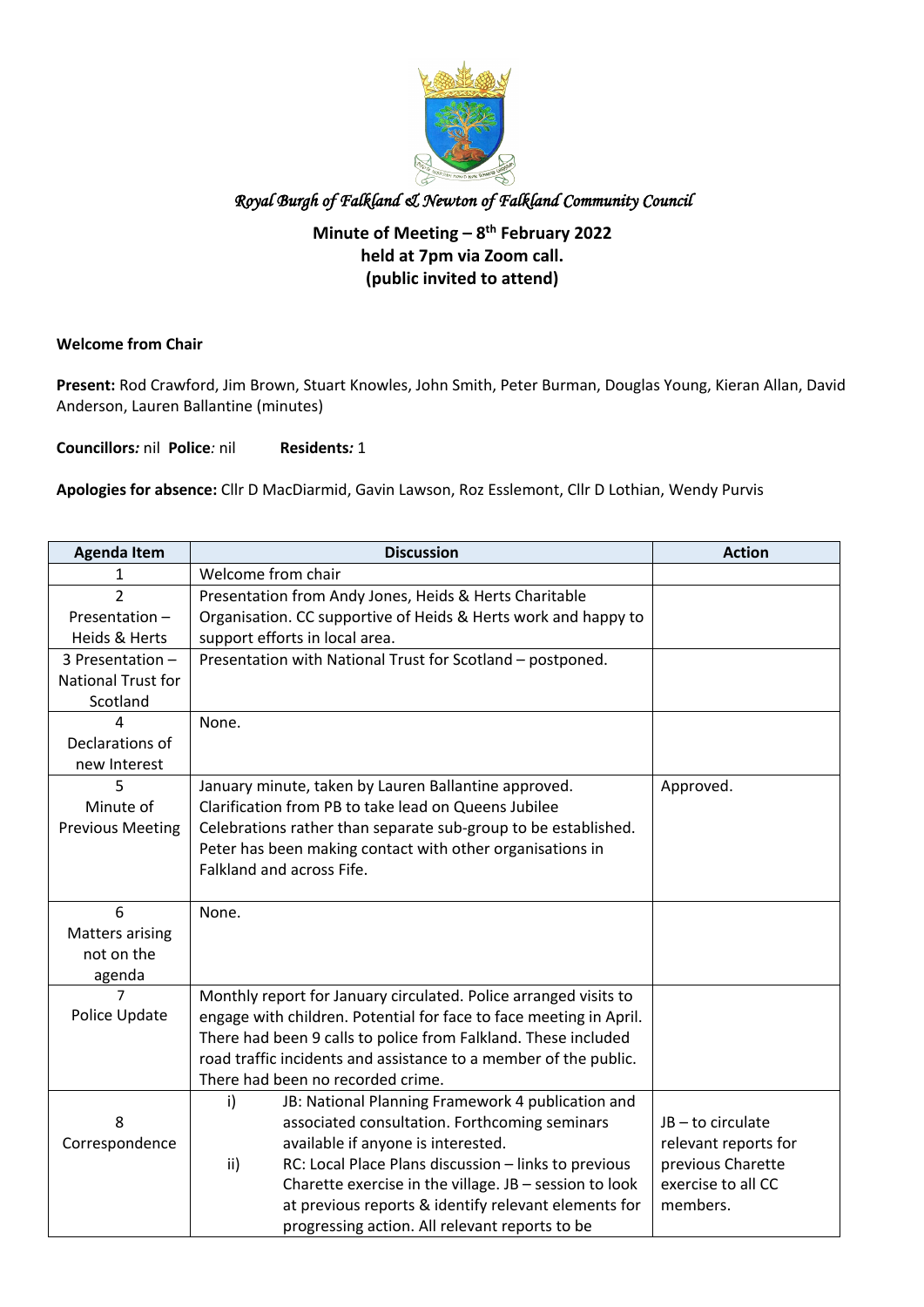

### **Minute of Meeting 8th February 2022 Held at 7pm via zoom call. (public invited to attend)**

|                         |      | circulated to CC members.                                                               | Generic CC email                             |
|-------------------------|------|-----------------------------------------------------------------------------------------|----------------------------------------------|
|                         | iii) | Discussion around request from Fife Council to use                                      | address to be set up                         |
|                         |      | one generic email address for CC matters. Agreed                                        | with access provided to                      |
|                         |      | to set up single generic email address with access                                      | CC office bearers.                           |
|                         |      | for all CC office bearers. Potential for physical filing                                |                                              |
|                         |      | cabinet at the library. Items from hall (now deli),                                     | JB-investigate                               |
|                         |      | query around where to store items.                                                      | potential for physical                       |
|                         |      |                                                                                         | filing cabinet for storing                   |
|                         |      |                                                                                         | CC records/files at the                      |
|                         |      |                                                                                         | library.                                     |
| 8                       | i)   | No applications relating to Falkland & Newton of                                        |                                              |
| Planning, Listed        |      | Falkland CC area.                                                                       |                                              |
| <b>Buildings and</b>    |      | Number of issues raised:                                                                |                                              |
| Conservation            | ii)  | Replacement boiler at the stables.                                                      |                                              |
|                         | iii) | Notification Falkland Estate were refused                                               |                                              |
|                         |      | permission to relax visibility standards at the new                                     |                                              |
|                         |      | forest car park.                                                                        |                                              |
|                         | iv)  | RC - toilet block at stables require planning                                           |                                              |
|                         |      | permission? Clarification from JS - toilets to be                                       |                                              |
|                         |      | connected to mains sewer, which should eliminate                                        |                                              |
|                         |      | any odour, issues.                                                                      |                                              |
| 9                       | i)   | JB - finalising Sustrans visualisation. New contact at                                  |                                              |
| Falkland's Future       |      | Sustrans, no direct contact made yet. Sustrans                                          | Action - arrange next                        |
|                         |      | tightened up policies, greater level of commitment                                      | Stakeholders meeting &<br>circulate details. |
|                         |      | by local authority including formal participation                                       |                                              |
|                         |      | agreement by Fife Council. JB investigating format                                      |                                              |
|                         |      | to take forward. SK - representation needed at                                          |                                              |
|                         |      | correct level. SK has contact and will investigate.                                     |                                              |
|                         | ii)  | RC - hoping education evening will bring<br>community up to speed. Agreed to reschedule |                                              |
|                         |      | meeting before next CC meeting. Special                                                 |                                              |
|                         |      | Stakeholders meeting 2/3/22 with JB/SK leading                                          |                                              |
|                         |      | and FC councillors to attend. Formal buy in from                                        |                                              |
|                         |      | Fife Council and CC required. Agreed to progress                                        |                                              |
|                         |      | online meeting (7pm).                                                                   |                                              |
| 10                      | i)   | Resident query - Lomond Crescent bench in need                                          | Action - raise with Cllr                     |
| <b>Residents Issues</b> |      | of repair and agreed (JS) to pass on to Cllr                                            | MacDiarmid to                                |
|                         |      | MacDiarmid to investigate.                                                              | investigate.                                 |
|                         | ii)  | DY-public litterbins need emptied.                                                      |                                              |
|                         | iii) | Previous query in relation to dog repellent                                             |                                              |
|                         |      | discussed at previous meeting - Cllr MacDiarmid to                                      |                                              |
|                         |      | chase up and provide response.                                                          |                                              |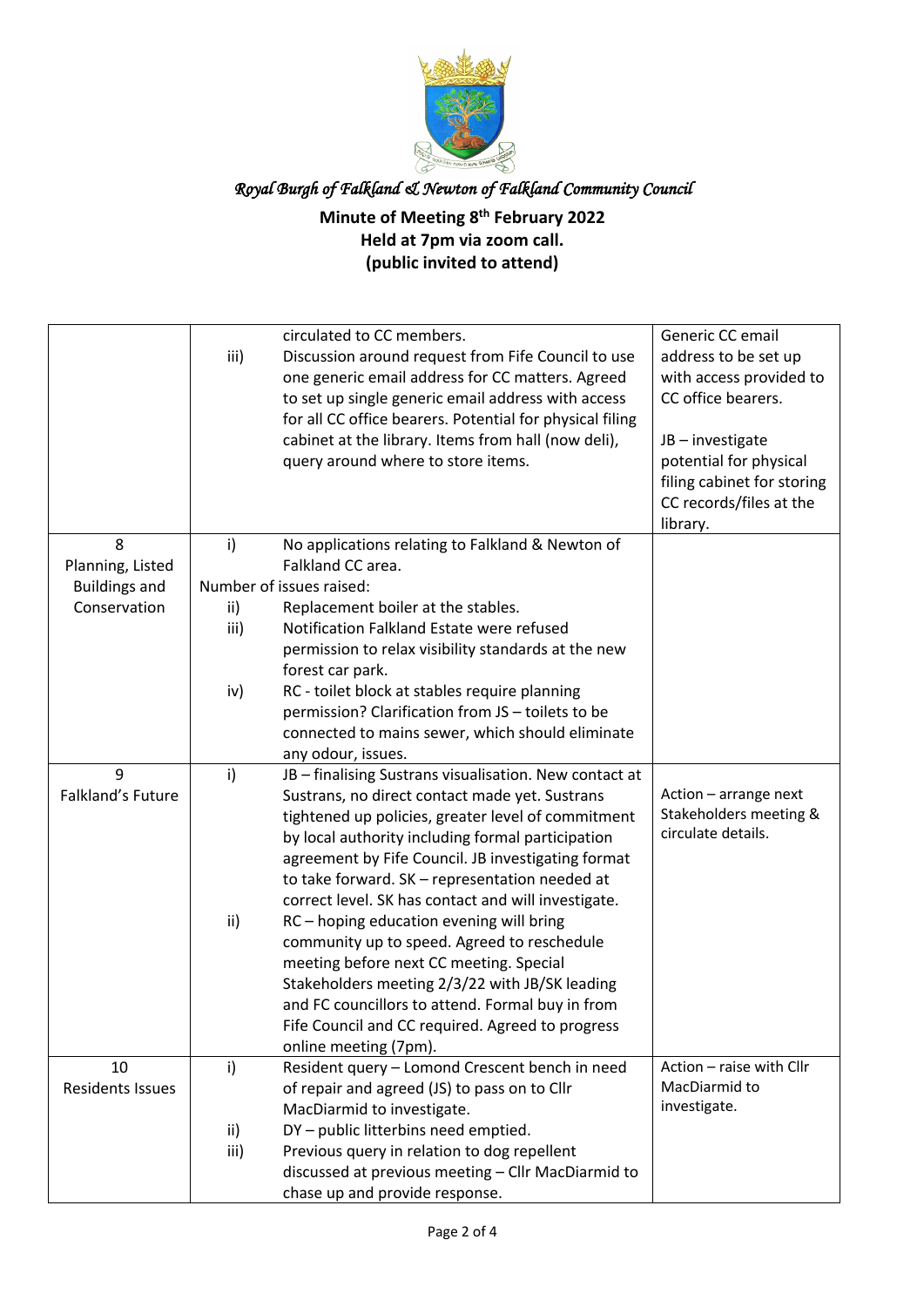

### **Minute of Meeting 8th February 2022 Held at 7pm via zoom call. (public invited to attend)**

| 11                    | i)   | Fountain. PB - 2 meetings since last CC meeting. KA   | Action - continue to     |
|-----------------------|------|-------------------------------------------------------|--------------------------|
| Community             |      | & DA joined. Constructive meeting with Scottish       | investigate options for  |
| <b>Council Issues</b> |      | Water - to receive minutes & progress once            | fountain.                |
|                       |      | reviewed options. Application to War Memorial         |                          |
|                       |      | Trust to be paused until outcomes known of future     | Action - JS to continue  |
|                       |      | options appraisal by Scottish Water. JB - warned      | to investigate options   |
|                       |      | about costs of cleaning, maintenance, testing. RC -   | for back-up generator at |
|                       |      | still hopeful of options being available & await      | hall.                    |
|                       |      | outcome of options appraisal and further              |                          |
|                       |      | discussions.                                          | Action - PB to continue  |
|                       | ii)  | Flood Action. JS - to report at next CC meeting.      | leading on Queens        |
|                       | iii) | JB - meeting with Scottish Water and Fife Council     | Jubilee celebration      |
|                       |      | on East Loan. Need to establish ownership of land     | options.                 |
|                       |      | at water culvert at play park. Fife Council and       |                          |
|                       |      | Falkland Estate claim this is not within their        |                          |
|                       |      | ownership. RC - raise issue with historic records for |                          |
|                       |      | wells, etc., in the area.                             |                          |
|                       | iv)  | Hall generator. JS provided update on the position    |                          |
|                       |      | on having access to/purchasing hall generator for     |                          |
|                       |      | back-up power in case of emergency. JS to explore     |                          |
|                       |      | further options available.                            |                          |
|                       |      |                                                       |                          |
|                       | v)   | Christmas lights feedback. Issue with lack of lights  |                          |
|                       |      | on palace hedge - new contact. Discussion of          |                          |
|                       |      | placement of tree in church grounds. Explore          |                          |
|                       |      | options for 2022, including liaison with Session      |                          |
|                       |      | Committee of Church. Since last meeting various       |                          |
|                       |      | emails in relation to selling off lights. Ladybank to |                          |
|                       |      | explore and report back to RC/JB.                     |                          |
|                       | vi)  | Fife Transport Strategy (feedback). Lead officer      |                          |
|                       |      | involved, RC & SK attended meeting 20/30 people       |                          |
|                       |      | with various sub-groups. Generally constructive       |                          |
|                       |      | engagement. Bike Strategy report due soon - to        |                          |
|                       |      | create highway network between towns in NE Fife       |                          |
|                       |      | to promote safer cycling. BEAR Scotland meeting -     |                          |
|                       |      | construction of cycle path from Balfarg to New Inn    |                          |
|                       |      | roundabout led by Transport Scotland/BEAR and         |                          |
|                       |      | not Fife Council. RC - lack of access to integrated   |                          |
|                       |      | transport to/from Falkland highlighted as issue.      |                          |
|                       |      | BEAR Scotland meeting - discussed various traffic     |                          |
|                       |      | measures considered for Freuchie. Costings being      |                          |
|                       |      | explored to implement this year or next.              |                          |
|                       | vii) | Queens Jubilee celebrations. PB leading & provided    |                          |
|                       |      | updated on current suggestions including liaising     |                          |